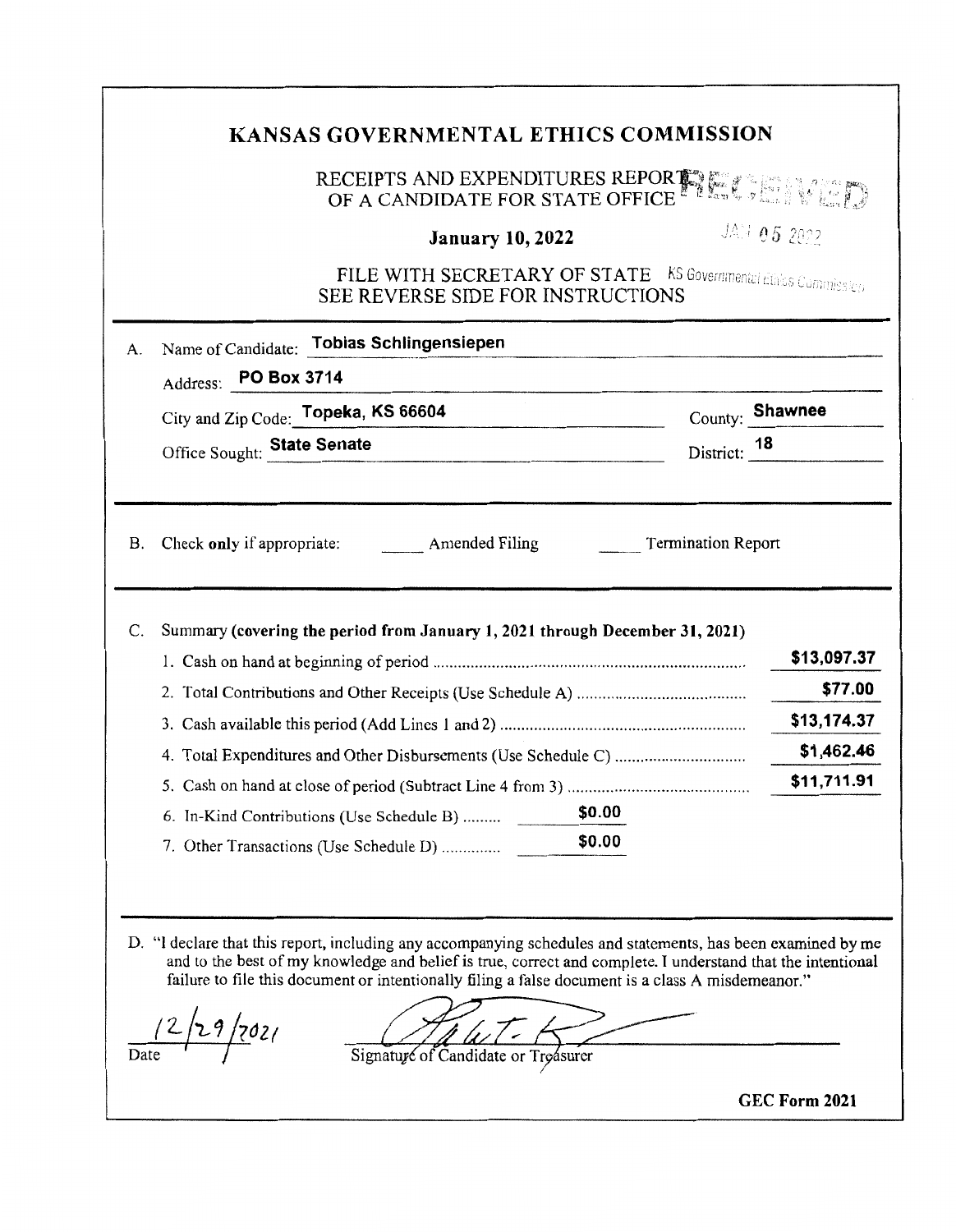#### SCHEDULE A CONTRIBUTIONS AND OTHER RECEIPTS

Tobias Schlingensiepen

(Name of Candidate)

|             | <b>Name and Address</b>                                           | Occupation of<br><b>Individual Giving More</b> |      | <b>Check</b><br><b>Appropriate Box</b> | <b>Amount of</b><br>Cash, Check, |                  |                                 |
|-------------|-------------------------------------------------------------------|------------------------------------------------|------|----------------------------------------|----------------------------------|------------------|---------------------------------|
| <b>Date</b> | of Contributor                                                    | <b>Than \$150</b>                              | Cash | Check                                  | Loan                             | E funds<br>Other | <b>Loan or Other</b><br>Receipt |
| 03/03/21    | <b>Community Bank</b><br>5431 SW 29th St<br>Topeka, KS 66614-4482 |                                                |      |                                        |                                  | V                | \$7.26                          |
| 03/03/21    | <b>Community Bank</b><br>5431 SW 29th St<br>Topeka, KS 66614-4482 |                                                |      |                                        |                                  | V                | \$7.63                          |
| 03/03/21    | <b>Community Bank</b><br>5431 SW 29th St<br>Topeka, KS 66614-4482 |                                                |      |                                        |                                  |                  | \$8.61                          |
| 10/12/21    | <b>Community Bank</b><br>5431 SW 29th St<br>Topeka, KS 66614-4482 |                                                |      |                                        |                                  | V                | \$53.50                         |
|             |                                                                   |                                                |      |                                        |                                  |                  |                                 |
|             |                                                                   |                                                |      |                                        |                                  |                  |                                 |
|             |                                                                   |                                                |      |                                        |                                  |                  |                                 |
|             |                                                                   |                                                |      |                                        |                                  |                  |                                 |
|             | <b>Subtotal This Page</b>                                         |                                                |      |                                        |                                  |                  | \$3,851.76                      |

# **Complete if last page of Schedule A**

| Total Itemized Receipts for Period                       | \$77.00        |
|----------------------------------------------------------|----------------|
| Total Unitemized Contributions (\$50 or less)            |                |
| Sale of Political Materials (Unitemized)                 |                |
| Total Contributions When Contributor Not Known           |                |
| <b>TOTAL RECEIPTS THIS PERIOD (to line 2 of Summary)</b> | <b>\$77.00</b> |

Page \_\_\_\_\_\_\_ of \_\_\_\_\_\_\_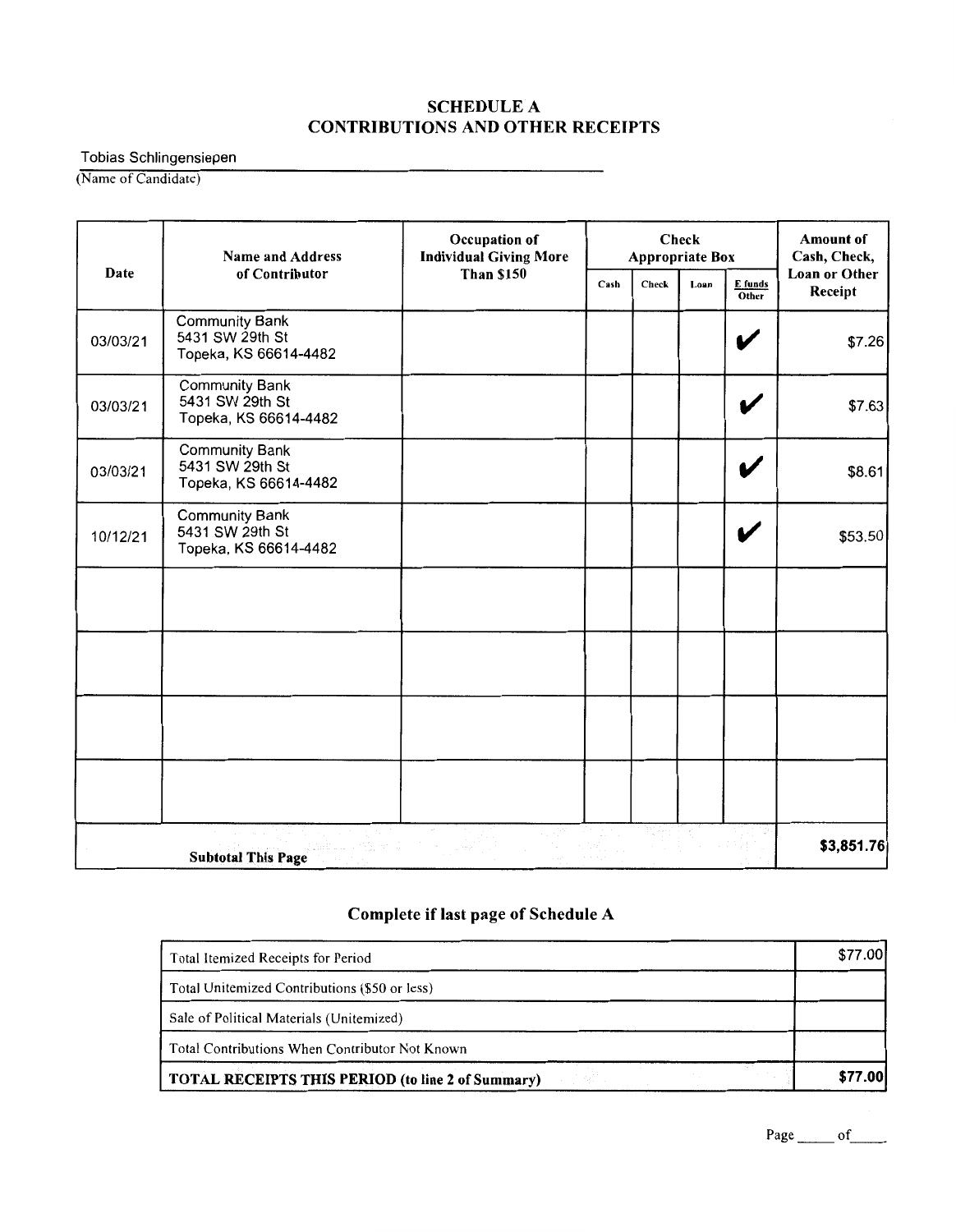### SCHEDULE C EXPENDITURES AND OTHER DISBURSEMENTS

Tobias Schlingensiepen2

(Name of Candidate)

| Date    | Name and Address                                                            | <b>Purpose of Expenditure</b><br>or Disbursement | Amount       |
|---------|-----------------------------------------------------------------------------|--------------------------------------------------|--------------|
| 1/6/21  | <b>Community Bank</b><br>5431 SW 29th St<br>Topeka, KS 66614-4482           | Service Fee                                      | \$8.03       |
| 1/11/21 | <b>Community Bank</b><br>5431 SW 29th St<br>Topeka, KS 66614-4482           | Service Fee                                      | \$0.50       |
| 2/3/21  | <b>Community Bank</b><br>5431 SW 29th St<br>Topeka, KS 66614-4482           | Service Fee                                      | \$7.24       |
| 3/3/21  | <b>Community Bank</b><br>5431 SW 29th St<br>Topeka, KS 66614-4482           | Service Fee                                      | \$7.63       |
| 4/5/21  | <b>Community Bank</b><br>5431 SW 29th St<br>Topeka, KS 66614-4482           | Service Fee                                      | \$7.80       |
| 5/5/21  | <b>Community Bank</b><br>5431 SW 29th St<br>Topeka, KS 66614-4482           | Service Fee                                      | \$7.71       |
| 5/7/21  | Greater Topeka Partnership<br>719 S Kansas Ave, Ste 100<br>Topeka, KS 66603 | Donation                                         | \$250.00     |
| 6/3/21  | <b>Community Bank</b><br>5431 SW 29th St<br>Topeka, KS 66614-4482           | Service Fee                                      | \$7.85       |
| 7/6/21  | <b>Community Bank</b><br>5431 SW 29th St<br>Topeka, KS 66614-4482           | Service Fee                                      | \$7.52       |
| 8/4/21  | <b>Community Bank</b><br>5431 SW 29th St<br>Topeka, KS 66614-4482           | Service Fee                                      | \$7.50       |
| 9/3/21  | <b>Community Bank</b><br>5431 SW 29th St<br>Topeka, KS 66614-4482           | Service Fee                                      | \$7.41       |
|         | <b>Subtotal This Page</b>                                                   |                                                  | \$240,825.13 |

Page \_ 3 \_\_ of \_\_ \_